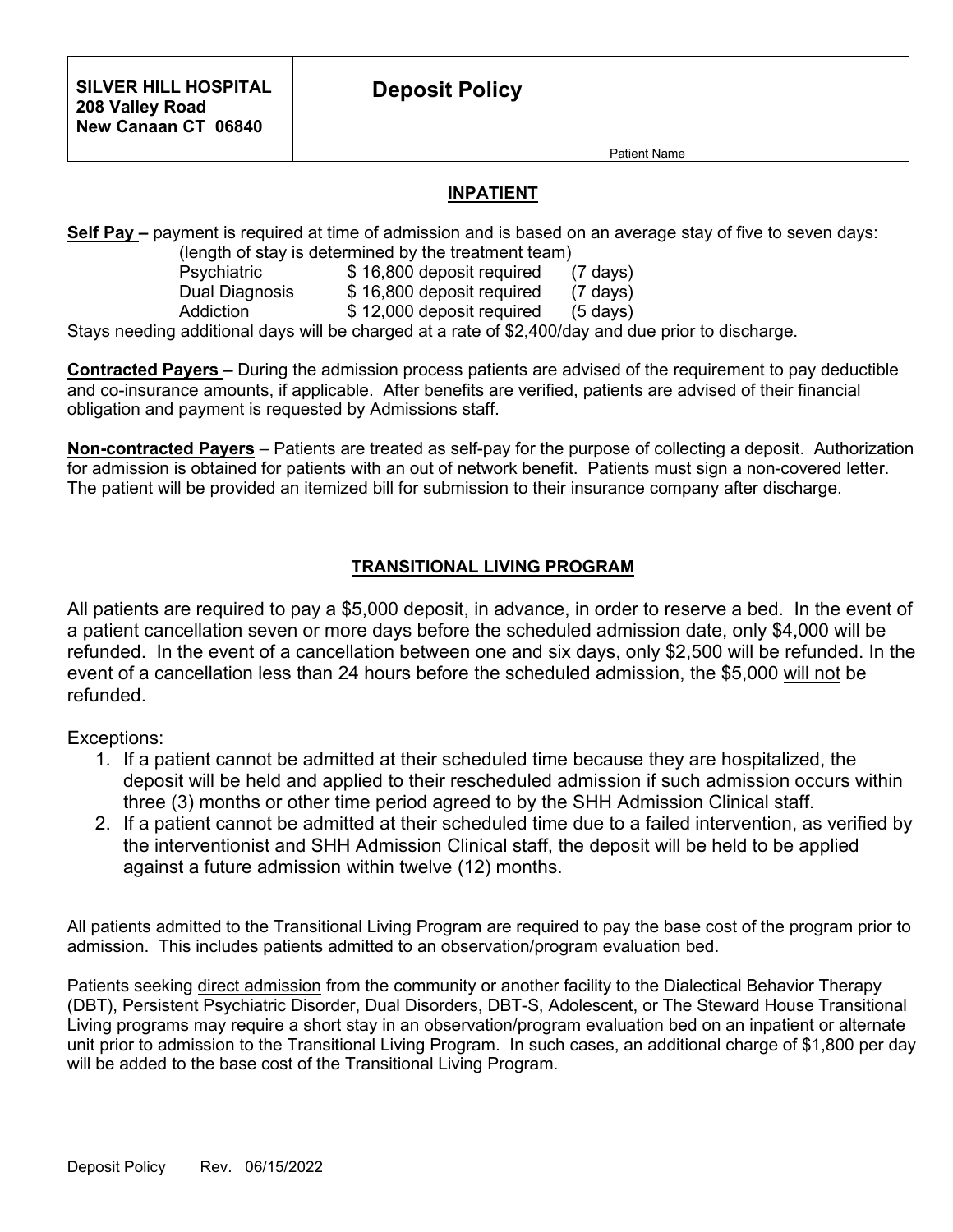## **Self-Pay and Non-Contracted Payers**

The base cost of a 28-day stay in the Transitional Living Programs varies by treatment track:

- Addiction Program: \$49,840
- Dual Diagnosis/DBT-S Program: \$49,840
- DBT Program: \$49,840
- The Steward House Program: \$73,500

The base cost of a 35-day stay in the Adolescent Program is: \$58,625.

The base cost of a 42-day stay in the Persistent Psychiatric Disorder Program is: \$61,530.

The cost of medications, non-routine laboratory tests and personal items/services are not included in the base cost of the program. Your insurance will be billed separately for medications. The Trauma Track (CPT) is a separate cost in the amount of \$4,500 and is not included in the base cost of the program.

Patients that choose not to complete the entire length of their program will be subject to a non-refundable charge of up to seven (7) unused days at the daily program rate for regular accommodations and double the rate for private accommodations, when applicable. The daily rates are listed below:

|                                                            | Regular | Private |
|------------------------------------------------------------|---------|---------|
| • Addiction Program:                                       | \$1,780 | \$3,510 |
| Dual Diagnosis/DBT-S Program:<br>$\mathbf{E} = \mathbf{E}$ | \$1,780 | \$3,510 |
| • DBT Program:                                             | \$1,780 | \$3,510 |
| • The Steward House Program:                               | \$2,625 | \$2,625 |
| • Adolescent Program                                       | \$1,675 | \$3,300 |
| Persistent Psychiatric Disorder Program<br>$\blacksquare$  | \$1,465 | \$2,880 |

## **Contracted Payers**

All the Transitional Living Treatment Tracks have an intensive outpatient component (IOP) as part of the daily programming.

Prior to admission to the Transitional Living Program, patients with in-network coverage for IOP services will have benefits verified. Patients are advised of their obligation to pay the deductible and co-payment for IOP services at admission.

A deposit for the stay minus estimated insurance payment for IOP visits is collected at time of admission. Patients are also advised that if IOP benefits cease to be authorized during their stay, they are required to sign a non-covered letter and are responsible to self-pay for the IOP at the contracted rate.

The base cost of a 28-day stay in the Transitional Living Programs, minus *estimated* insurance payment for an authorized IOP benefit, varies by treatment track:

- Addiction Programs: \$44,254 for patients not requiring an observation bed (14 estimated IOP services)
- Dual Disorder/DBT-S Programs: \$44,254 for patients not requiring an observation bed (14 estimated IOP services)
- DBT Program: \$44,254 for patients not requiring an observation bed (14 estimated IOP services)
- The Steward House Program: \$67,914 for patients not requiring an observation bed (14 estimated IOP services)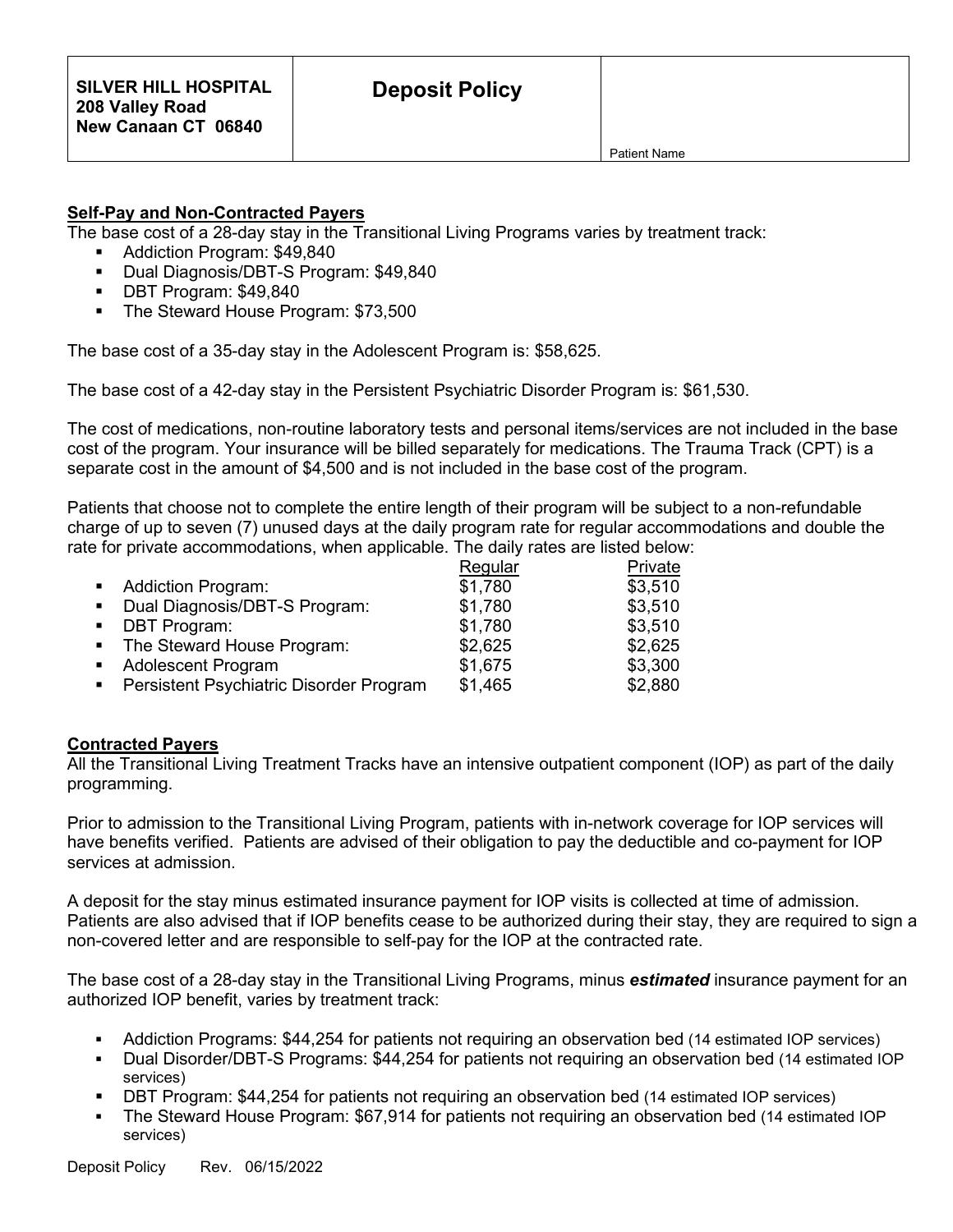The base cost of a 35-day stay in the Adolescent Program, minus *estimated* insurance payment for an authorized IOP benefit, is \$51,443 for patients not requiring an observation bed (18 estimated IOP services)

The base cost of a 42-day stay in the Persistent Psychiatric Disorder Program, minus *estimated* insurance payment for an authorized IOP benefit, is \$54,348 for patients not requiring an observation bed (18 estimated IOP services)

If requested by an insurance company, single case agreements for inpatient services or the Transitional Living Program can be negotiated. An insurance company representative should contact Angel Betancourt, Director of Patient Accounts, at 203 801-2301, to discuss payment rates and terms.

Patients requesting a 2-part payment plan must contact us by email at: PatientAccounts@silverhillhospital.org prior to admission to arrange a payment schedule if agreeable to terms.

### **Private Rooms**

Requests for private rooms that are double occupancy are accommodated on a case-by-case basis.

The base cost of a private room varies by treatment track:

- Addiction/ Dual Disorder Diagnosis/DBT-S: \$98,280 (28-day stay)
- DBT Program: \$98,280 (28-day stay)
- Adolescent Program: \$115,500 (35-day stay)
- Persistent Psychiatric Disorder Program: \$120,960 (42-day stay)
- All rooms at The Steward House are private accommodations

Patients requiring an observation/program evaluation bed prior to admission to the Transitional Living Program must pay an additional \$3,600 per day for a private room.

#### **INTENSIVE OUTPATIENT PROGRAM**

**Self Pay –** payment is required at time of start of program:

\$ 9,576 deposit required (\$ 399 per session)

**Contracted Payers –** During the admission process patients are advised of the requirement to pay deductible and co-insurance amounts, if applicable. After benefits are verified, patients are advised of their financial obligation and payment is requested by Patient Accounts Dept.

**Non-contracted Payers** – Patients are treated as self-pay for the purpose of collecting a deposit. Authorization for admission is obtained for patients with an out of network benefit. Patients must sign a non-covered letter. The patient will be provided an itemized bill for submission to their insurance company after discharge.